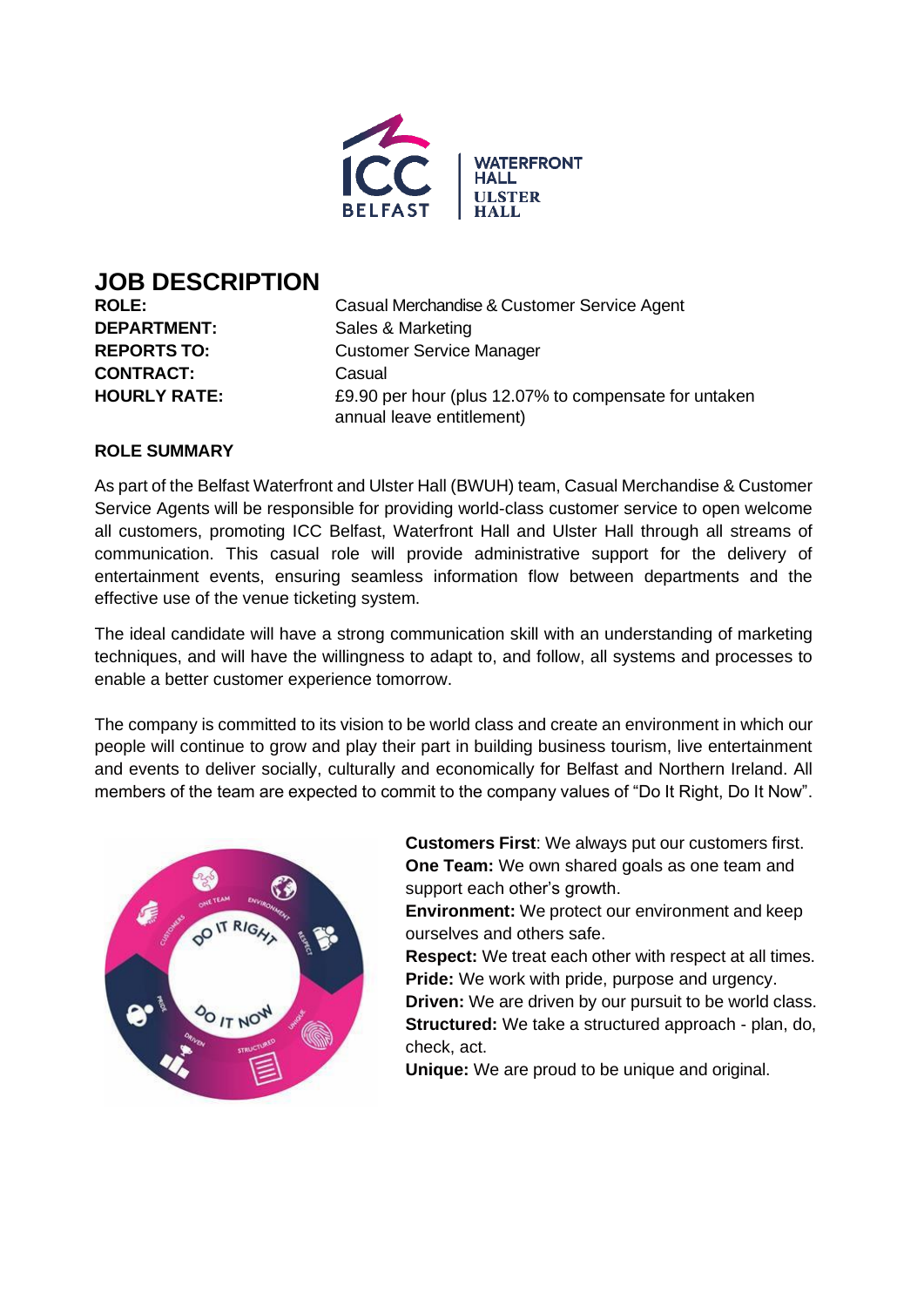## **KEY DUTIES**

#### **Merchandise & Customer Service**

- 1. Provide retail customer service sales for all Merchandise sold by Artists within our venues.
- 2. Complete stock counts and stock management reports for incoming / outgoing Artist merchandise.
- 3. Set-up retail merchandise displays as per brand guidelines to maximise sales for the Artist.
- 4. Complete end of day financial reports and provide clear information of sales performance to the Customer Service Manager.
- 5. Provide an efficient and effective service to Waterfront Hall and Ulster Hall customers via all channels (including, but not limited to phone, email and social media), understanding their needs and requirements and working to exceed these wherever possible
- 6. Provide front-line advice and support to customers wishing to book online, ensuring that all guidance information on the website is appropriate and up to date
- 7. Assume responsibility for acquiring and providing product and venue knowledge responding positively to customer enquiries and maintaining effective customer relations
- 8. Ensure appropriate levels of information for visitors to the venues is accurately and appropriately publicised via the website and recorded phone announcements
- 9. Respond to enquiries in a positive, consistent, courteous and informed manner; to investigate and resolve customer's problems and where appropriate collate information from various internal sources to so do
- 10. Deal with, and resolve, minor customer complaints, escalating or referring issues where appropriate
- 11. Adhere to brand guidelines in all responses, maintaining consistency in information and response
- 12. Ensure customers enquiries are answered and reporting processes followed in adherence to the timelines set out by the Customer Service Manager
- 13. Regularly review the department documentation and information, both internally and on the website to ensure it is correct and up-to-date
- 14. Ensure that the Box Office and surrounding public areas are always well presented in terms of cleanliness and maintenance, including the management of marketing collateral (i.e. posters and leaflets)
- 15. Act as a brand guardian at all times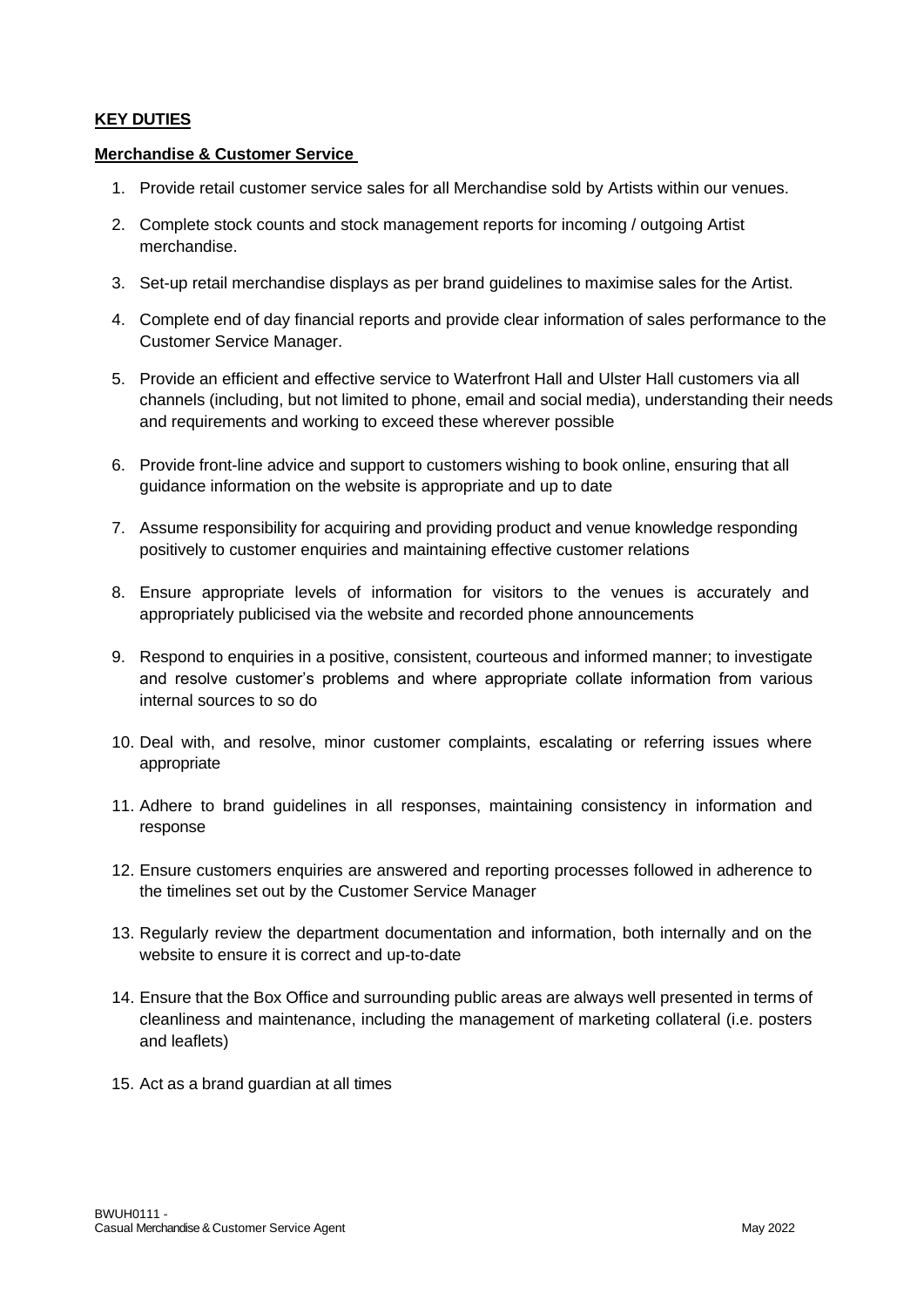## **Ticketing and Event Management**

- 1. Ensure a positive online and offline experience for all customers
- 2. Deliver individual and collective revenue targets from all events through ticket and additional product sales e.g. merchandising, package sales etc using the Box Office systems and multiple communication platforms whilst ensuring the highest standard of customer experience
- 3. Use all selling techniques employed by the venue to the greatest effect, including pro-actively cross-selling and up-selling, outbound (cold call) selling and other forms of selling that may be deemed appropriate
- 4. Assist the Customer Service Manager in the administration of the department to include Access and membership schemes, group administration and customer service emails, alongside any other tasks as required
- 5. Be conversant and manage disability requirements and options across all venues to best advise clients, liaising with all relevant internal departments to organise special customer requirements on event nights and ensuring customer accounts are updated accordingly
- 6. Understand and be able to use the Box Office computer system to its full potential, taking personal responsibility to request training where required
- 7. Understand and be able to use the venue diary management systems in order to update Box Office details and to access information on future events
- 8. Liaise with secondary ticketing providers and promoters on events nights, providing reports to clients where requested
- 9. As required, process ticket requests from visiting productions (guest lists, promoter holds etc) and internal requests made via Chief Executive's Office or Sales and Marketing Director
- 10. Accurately record all customer information and encourage the public to sign up for the venues mailing list, ensuring a clean, accurate and complete customer database is maintained with a high rate of data capture to provide intelligent insight
- 11. Assist Customer Service Manager in communicating appropriate event requirements between operations and ticketing for events
- 12. Actively support the operations and catering teams to resolve issues on event nights relating to ticketing or purchases of up-sell catering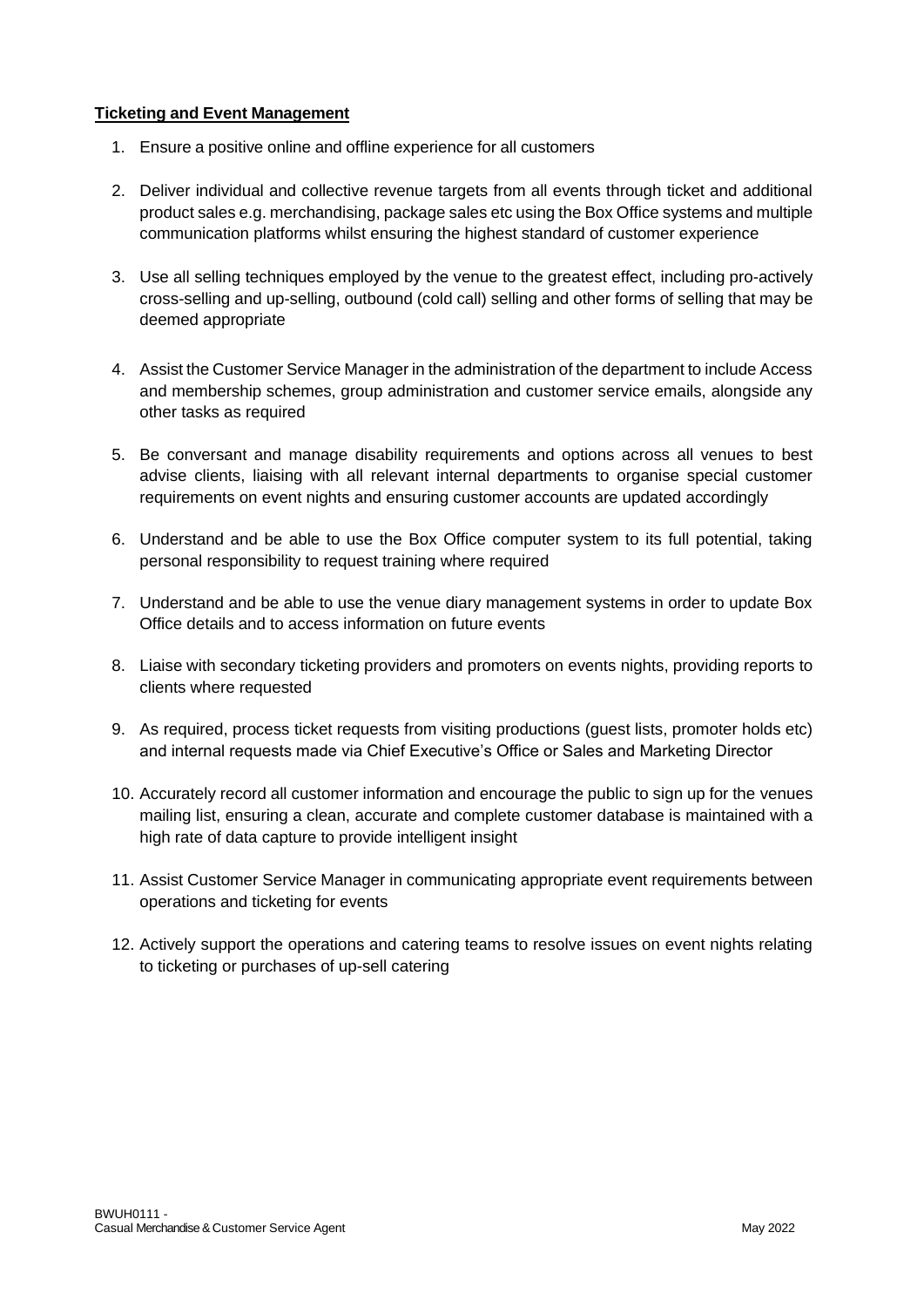## **Other**

- 1. Demonstrate a positive, enthusiastic, committed, and flexible attitude towards customers and other team members, recognising the importance and benefits of effective team working.
- 2. Have a clear understanding of ICC Belfast, Waterfront Hall and Ulster Hall business goals and ensure working practices are actively contributing to these goals
- 3. Act in accordance with BWUH's policies and procedures including customer care, equal opportunities and health and safety procedures.
- 4. Undertake the duties in such a way as to enhance and protect the reputation and public profile of BWUHs.
- 5. Undertake such other relevant duties as may from time to time be required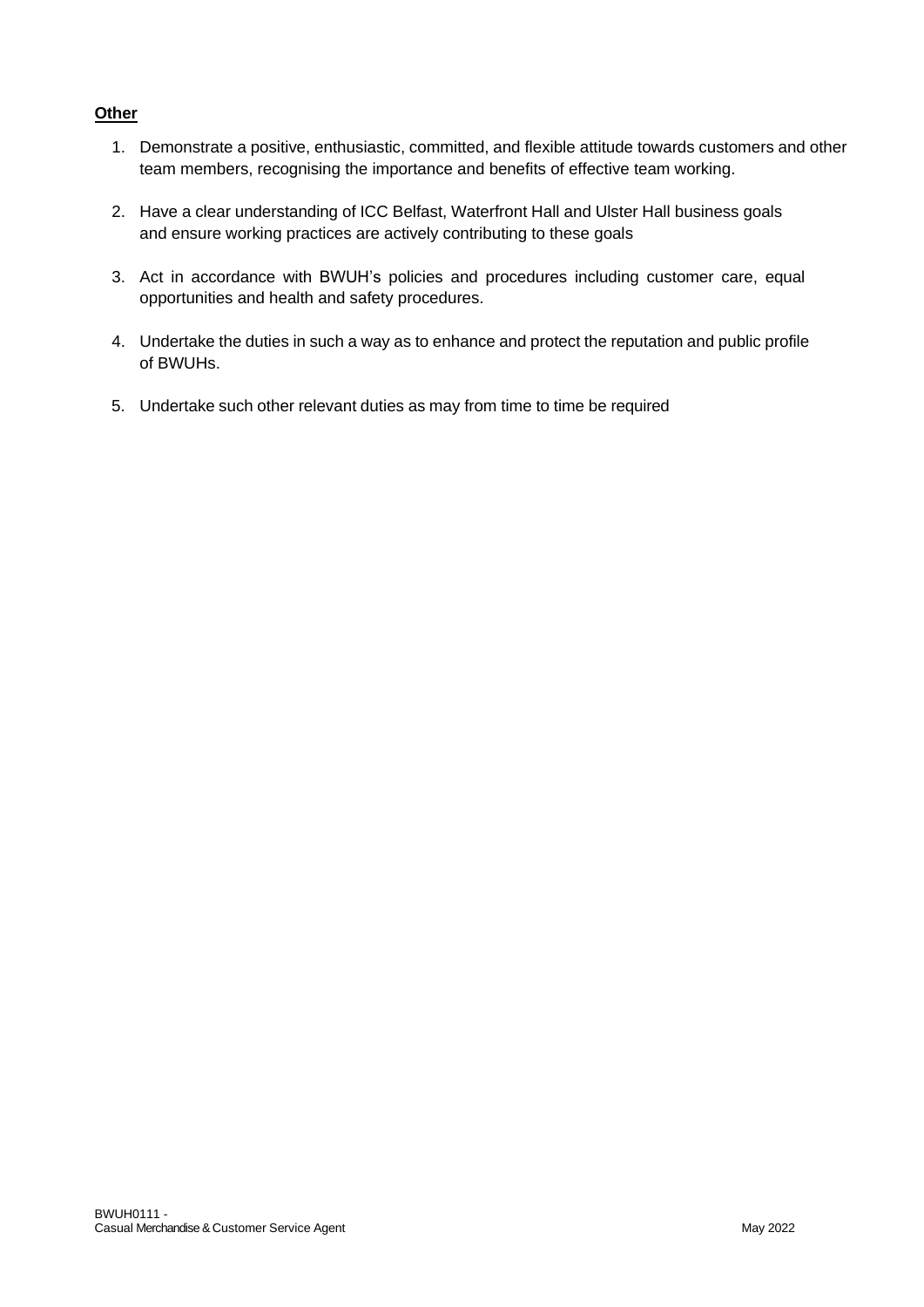# **PERSON SPECIFICATION**

## **Competencies**

Applicants must be able to demonstrate evidence of the following competencies which may be tested via assessment or interview:

**Commercially focussed:** the ability to understand the events & entertainment industry and what makes an entertainment business successful, through either buying or selling products or supplying services to market.

**Information technology skills:** the ability to use Microsoft packages including Office and Teams for contributing towards the digital-first company approach.

**Team-working skills:** a team player who leads from the front and by example, with strong relationships developed within the Entertainments team and the wider company team.

**Administrative skills**: with the ability to maintain systems and records

**Communication skills:** effective oral communication skills with the ability to build effective working relationships with colleagues, representatives of other departments and external stakeholders.

**Organisational skills:** an organised and conscientious approach with exceptional attention to detail

**Problem-solving skills**: a logical and structured approach to troubleshooting problems, providing calm and measured responses.

**Initiative and independence:** ability to solve problems without having to be shown too often, taking responsibility for own time and effectiveness.

**Resilience**: ability to work effectively under pressure and the flexibility to adapt quickly to demands